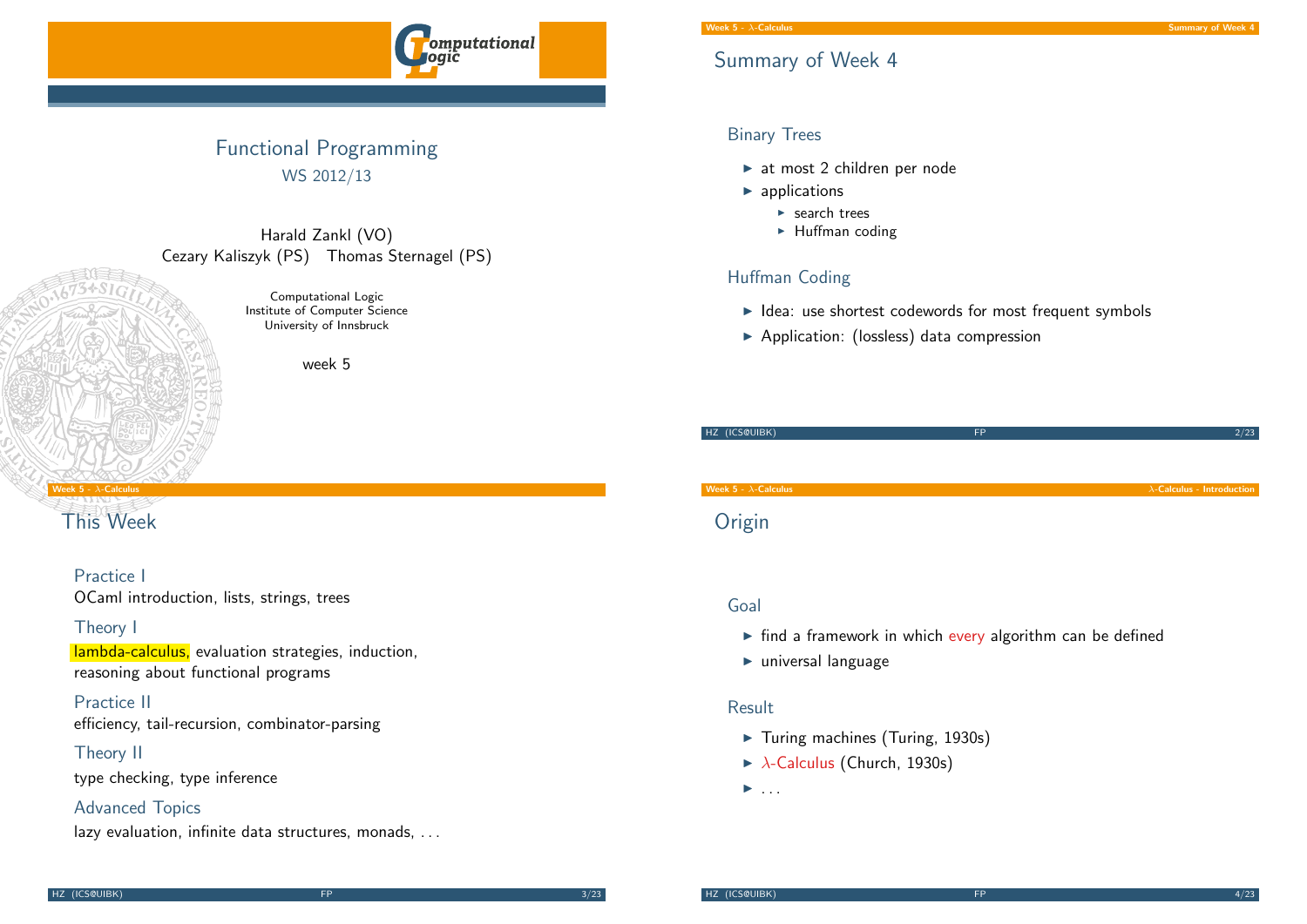#### Week 5 -  $\lambda$ -Calculus - Introduction - Interviewed and  $\lambda$ -Calculus - Introduction

## Syntax

λ-Terms

 $t ::= \widehat{X} | (\lambda x. t) | (t \ t)$ Variable Abstraction Application

 $T(V)$  set of all  $\lambda$ -terms over set of variables  $V$ 

Conventions

 $(\lambda x.x)$  $(\lambda x.(\lambda y.x))$  $(\lambda x.(\lambda y.(\lambda z.((x z) (y z))))))$  $(\lambda x.((\lambda y.(\lambda z.(z y)))) x))$ 

| (ICS@UIBK)<br>HZ.            | <b>FP</b>                                                                                                                                                                                                       | 5/23                               |
|------------------------------|-----------------------------------------------------------------------------------------------------------------------------------------------------------------------------------------------------------------|------------------------------------|
|                              |                                                                                                                                                                                                                 |                                    |
| Week $5 - \lambda$ -Calculus |                                                                                                                                                                                                                 | $\lambda$ -Calculus - Introduction |
| Syntax                       |                                                                                                                                                                                                                 |                                    |
| $\lambda$ -Terms             |                                                                                                                                                                                                                 |                                    |
|                              | Variable Application<br>$t ::= \overbrace{x} \mid (\lambda x. t) \mid \overbrace{(t \ t)}$<br>Abstraction<br>$T(V)$ set of all $\lambda$ -terms over set of variables V<br>Conventions (combine nested lambdas) |                                    |

# Syntax

λ-Terms

 $t ::= \overbrace{x} | (\lambda x. t) | (t \ t)$ Variable Abstraction Application

 $T(V)$  set of all  $\lambda$ -terms over set of variables  $V$ 

Conventions (omit outermost parentheses)

 $\lambda$ x.x  $\lambda x.(\lambda y.x)$  $\lambda x.(\lambda y.(\lambda z.((x z) (y z))))$  $\lambda x.((\lambda y.(\lambda z.(z y)))) x)$ 

| HZ (ICS@UIBK)                                    | FP                                                                                | 5/23                               |
|--------------------------------------------------|-----------------------------------------------------------------------------------|------------------------------------|
| Week 5 - $\lambda$ -Calculus                     |                                                                                   | $\lambda$ -Calculus - Introduction |
| Syntax                                           |                                                                                   |                                    |
| $\lambda$ -Terms                                 |                                                                                   |                                    |
|                                                  | Variable<br>$t ::= \overbrace{x} \mid (\lambda x. t) \mid (t \ t)$<br>Abstraction |                                    |
| $\tau$ $\sim$ $\sim$ $\sim$ $\sim$ $\sim$ $\sim$ | $\sim$ $\sim$ $\sim$ $\sim$ $\sim$                                                |                                    |

 $T(V)$  set of all  $\lambda$ -terms over set of variables V

Conventions (application is left-associative and binds strongest)

 $\lambda$ x.x  $\lambda$ xy.x  $\lambda$ xyz.x z (y z)  $\lambda$ x.( $\lambda$ yz.z y) x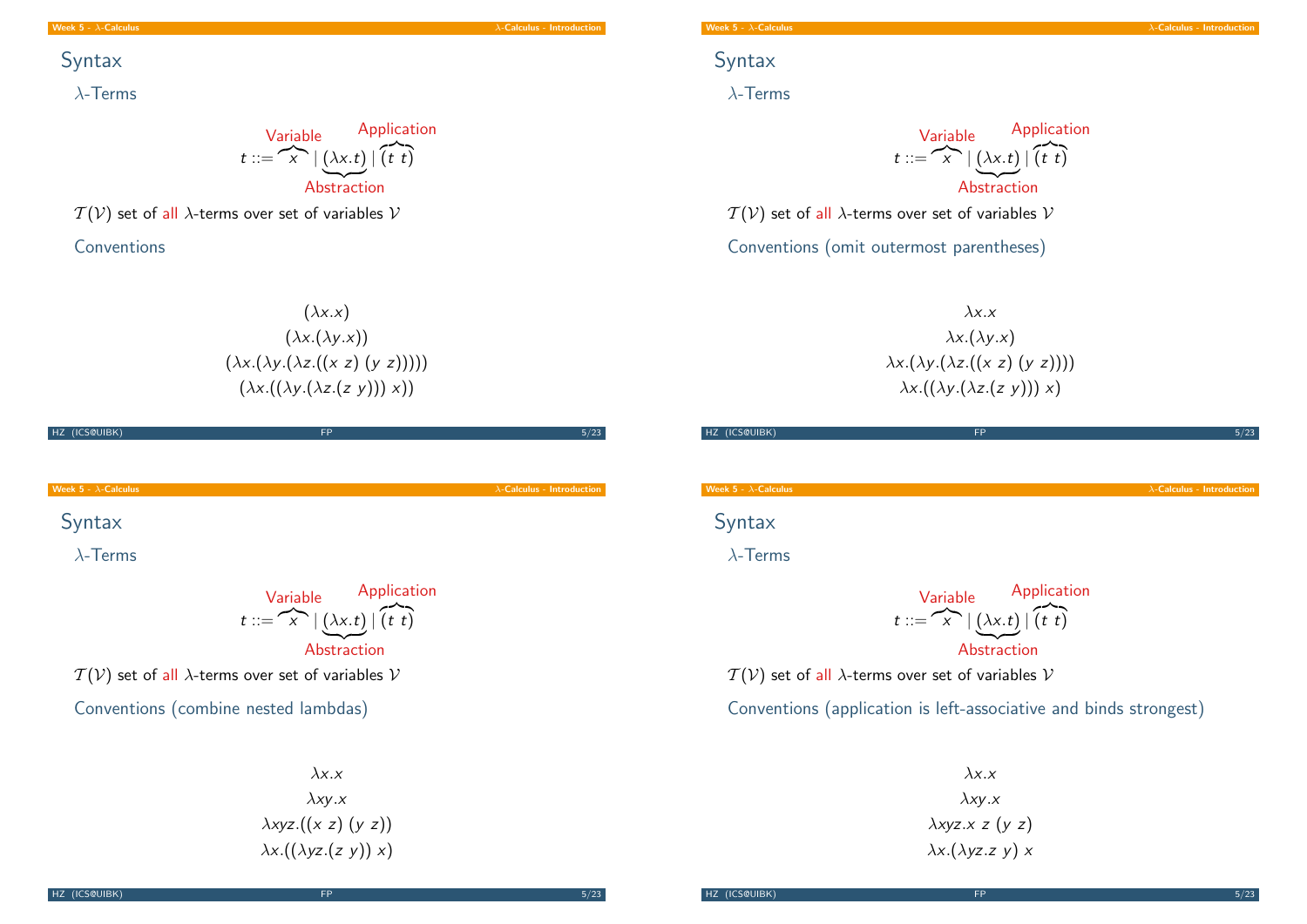Week 5 -  $\lambda$ -Calculus  $\lambda$ -Calculus - Introduction

## Intuition

### Example

### λ-terms

- $\blacktriangleright$   $\lambda$ x.add x  $\bar{1}$
- $\blacktriangleright$  ( $\lambda x$ .add  $x \overline{1}$ )  $\overline{2}$
- if true  $\overline{1} \overline{0}$
- $\blacktriangleright$  pair  $\overline{2}$  4
- $\blacktriangleright$  fst(pair  $\overline{2}$  4)
- $\blacktriangleright$   $\lambda xy$  add x y
- $\blacktriangleright \lambda x.(\lambda y. \text{add } x y)$
- $\blacktriangleright$  fst(2,4)  $\rightarrow$  2  $\triangleright$  fun x y  $\rightarrow$  x + y

 $\blacktriangleright$  fun  $x \rightarrow x+1$ 

 $\blacktriangleright$  (fun x -> x+1) 2  $\rightarrow$  + 3

 $\triangleright$  if true then 1 else  $0 \rightarrow 1$ 

 $\triangleright$  fun  $x \rightarrow$  fun  $y \rightarrow x + y$ 

 $\blacktriangleright$  (2,4)

#### Remark

' $\overline{0}'$ , ' $\overline{1}'$ , ' $\overline{2}'$ , ' $\overline{3}'$ , ' $\overline{4}'$ , 'add', 'fst', 'if', 'pair', and 'true' are just abbreviations for more complex  $\lambda$ -terms

OCaml

| HZ (ICS@UIBK)                                               | <b>FP</b>                                                                                                                                       | 6/23                              |
|-------------------------------------------------------------|-------------------------------------------------------------------------------------------------------------------------------------------------|-----------------------------------|
|                                                             |                                                                                                                                                 |                                   |
| Week $5 - \lambda$ -Calculus                                |                                                                                                                                                 | $\lambda$ -Calculus - Formalities |
| <b>Syntax Trees</b>                                         |                                                                                                                                                 |                                   |
| <b>Example</b><br>$\lambda x$<br>$\lambda y$<br>$\lambda z$ | $t = \lambda xyz.x z (y z)$<br>$\mathcal{S}$ ub $(t) = \{t, \lambda yz.x z (y z),$<br>$\lambda z.x z (y z),$<br>x z (y z), x z, y z,<br>x, z, y |                                   |

# Subterms

Definition  $Sub(t)$  is set of subterms of t

$$
\mathcal{S}\text{ub}(t) \stackrel{\text{def}}{=} \begin{cases} \{t\} & t = x \\ \{t\} \cup \mathcal{S}\text{ub}(u) & t = \lambda x. u \\ \{t\} \cup \mathcal{S}\text{ub}(u) \cup \mathcal{S}\text{ub}(v) & t = u \end{cases}
$$

## Example

$$
\mathcal{Sub}(\lambda xy.x) = {\lambda xy.x} \cup \mathcal{Sub}(\lambda y.x)
$$
  
= {\lambda xy.x, \lambda y.x} \cup \mathcal{Sub}(x)  
= { \lambda xy.x, \lambda y.x, x}

| HZ (ICS@UIBK)                | <b>FP</b>                                                                                                                                       |                                   | 7/23 |
|------------------------------|-------------------------------------------------------------------------------------------------------------------------------------------------|-----------------------------------|------|
|                              |                                                                                                                                                 |                                   |      |
| Week $5 - \lambda$ -Calculus |                                                                                                                                                 | $\lambda$ -Calculus - Formalities |      |
| Variables                    |                                                                                                                                                 |                                   |      |
| Definition<br>variables      | $Var(t) \stackrel{\text{def}}{=} \begin{cases} \{t\} & t = x \\ \{x\} \cup Var(u) & t = \lambda x. u \\ Var(u) \cup Var(v) & t = u \end{cases}$ |                                   |      |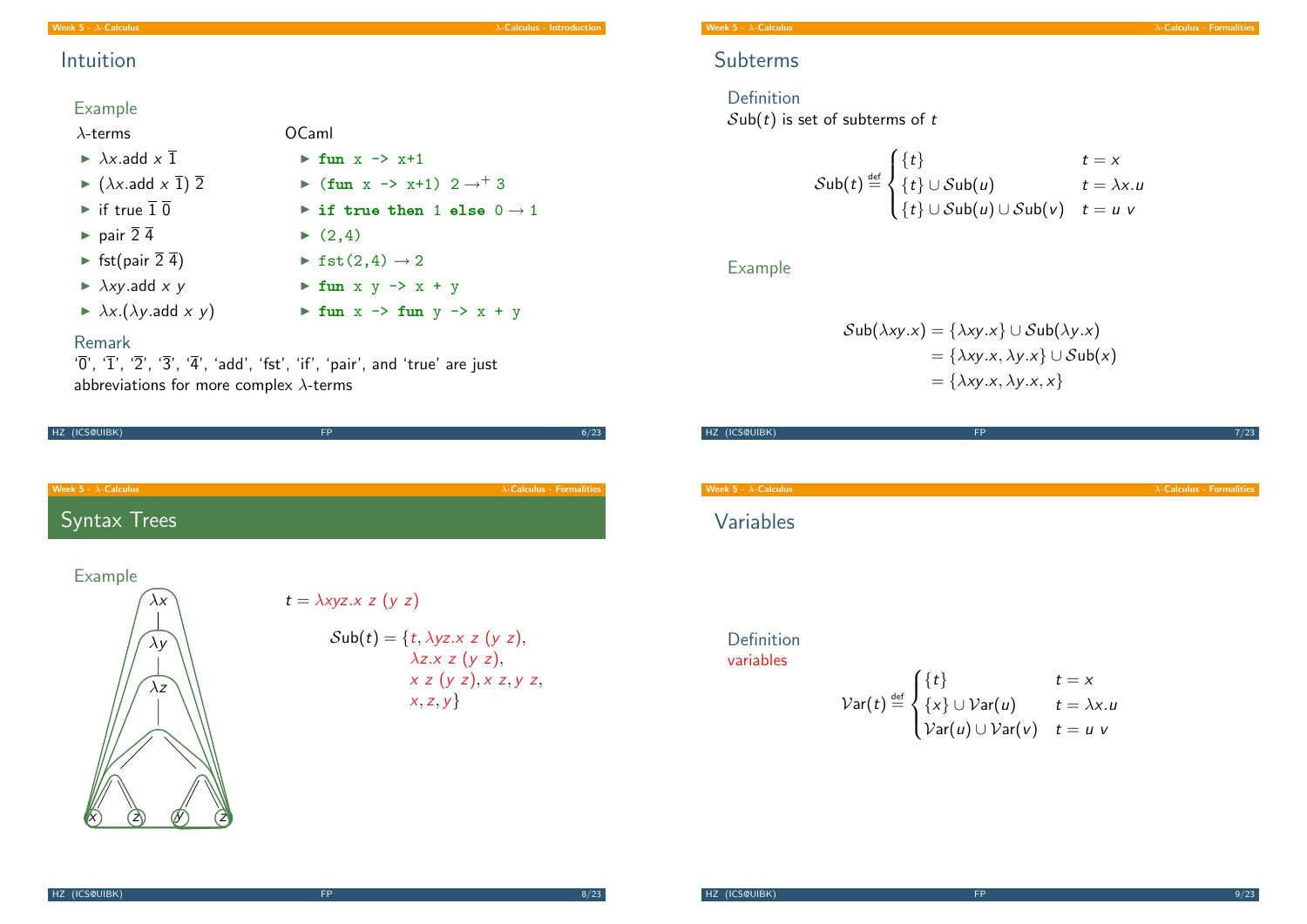Week 5 -  $\lambda$ -Calculus - Formalities  $\lambda$ -Calculus - Formalities  $\lambda$ -Calculus - Formalities

## Free and Bound Variables

#### Definition free variables

$$
\mathcal{FVar}(t) \stackrel{\text{def}}{=} \begin{cases} \{t\} & t = x \\ \mathcal{FVar}(u) \setminus \{x\} & t = \lambda x. u \\ \mathcal{FVar}(u) \cup \mathcal{FVar}(v) & t = u \end{cases}
$$

bound variables

$$
\mathcal{BVar}(t) \stackrel{\text{def}}{=} \begin{cases} \varnothing & t = x \\ \{x\} \cup \mathcal{BVar}(u) & t = \lambda x. u \\ \mathcal{BVar}(u) \cup \mathcal{BVar}(v) & t = u \end{cases}
$$

| HZ (ICS@UIBK)                                                                            | <b>FP</b>                                       | 10/23                             |
|------------------------------------------------------------------------------------------|-------------------------------------------------|-----------------------------------|
|                                                                                          |                                                 |                                   |
| Week $5 - \lambda$ -Calculus                                                             |                                                 | $\lambda$ -Calculus - Formalities |
| Computations                                                                             |                                                 |                                   |
| Idea<br>rules to manipulate $\lambda$ -terms<br>$\triangleright$ a single rule is enough |                                                 |                                   |
| The $\beta$ -rule (informal)                                                             |                                                 |                                   |
|                                                                                          | $(\lambda x. s) t \rightarrow_{\beta} s\{x/t\}$ |                                   |

substitute  $x$  by t in s

application of a function to some input

## Examples

|                   | $\mathcal{V}$ ar $(t)$ | FVar(t)    | BVar(t) |
|-------------------|------------------------|------------|---------|
| $\lambda x.x$     | $\{x\}$                |            | $\{x\}$ |
| $x \, y$          | $\{x, y\}$             | $\{x, y\}$ | Ø       |
| $(\lambda x.x) x$ | $\{x\}$                | $\{x\}$    | $\{x\}$ |
| $\lambda x.x$ y z | $\{x, y, z\}$          | $\{y, z\}$ | $\{x\}$ |

| HZ (ICS@UIBK)                | <b>FP</b> | 11/23                             |
|------------------------------|-----------|-----------------------------------|
|                              |           |                                   |
|                              |           |                                   |
| Week $5 - \lambda$ -Calculus |           | $\lambda$ -Calculus - Formalities |

## Blindly replacing does not suffice

#### Example

- $\triangleright$  consider  $\lambda xy.x$  (fun x y -> x in OCaml)
- $\blacktriangleright$  behavior: "take 2 arguments, ignore second, return first"
- $\blacktriangleright$  ( $\lambda xy.x$ ) v w  $\rightsquigarrow$  ( $\lambda y.v$ ) w  $\rightsquigarrow$  v  $\checkmark$
- $\blacktriangleright$  ( $\lambda xy.x$ ) y z  $\rightsquigarrow$  ( $\lambda y.y$ ) z  $\rightsquigarrow$  z  $\times$
- $\blacktriangleright$  clearly not intended (Problem: variable capture)
- $\blacktriangleright$  ( $\lambda xy.x$ ) y z  $\rightarrow$ <sub>β</sub> ( $\lambda y'.y$ ) z  $\rightarrow$ <sub>β</sub> y

#### **Solution**

rename bound variables where necessary

**Ocaml** let  $y = 3$  and  $z = 2$ ;; (fun  $u \rightarrow$  (fun  $v \rightarrow u$ ))  $y z$ ;;

HZ (ICS@UIBK) **FP** 13/23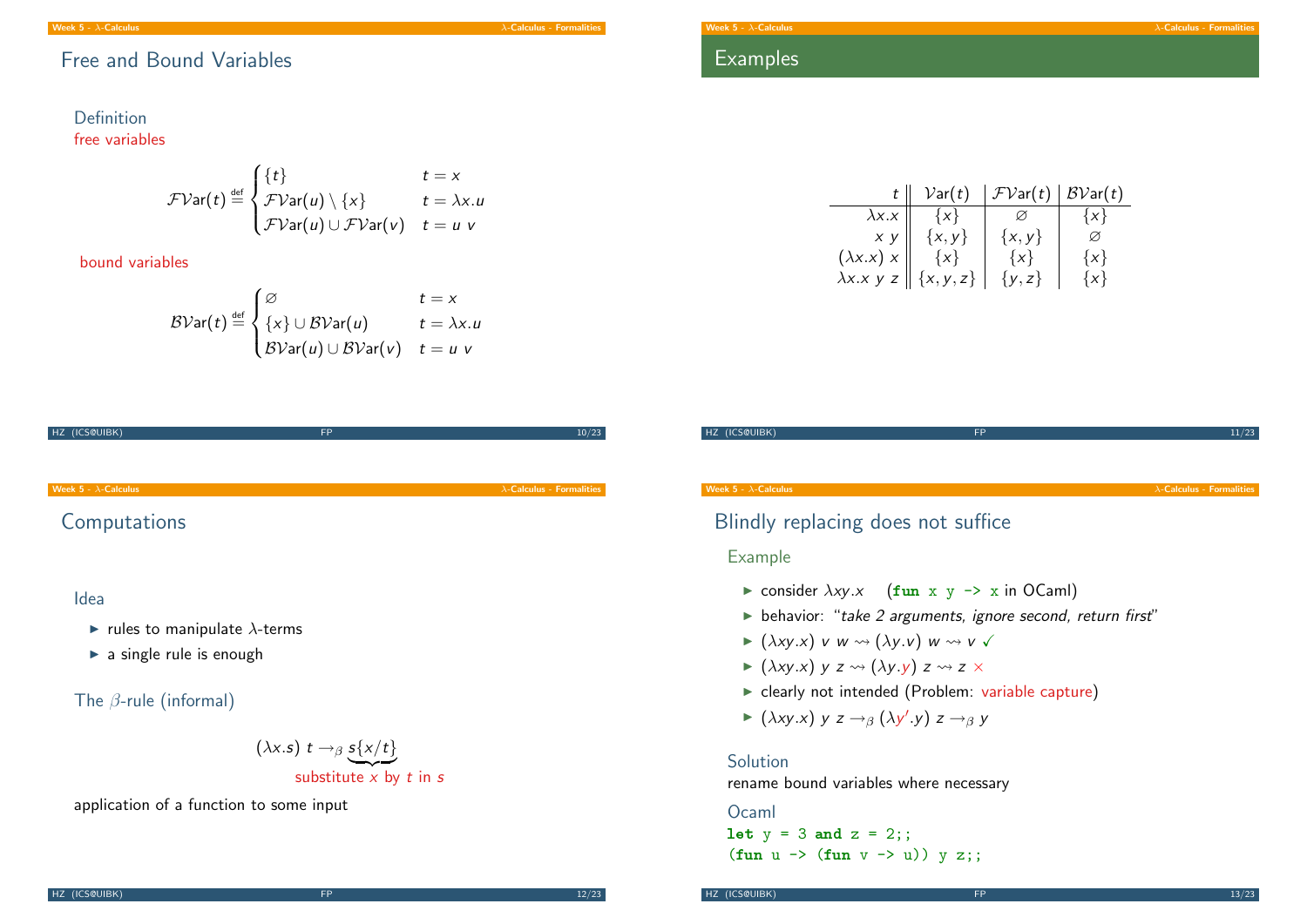Week 5 -  $\lambda$ -Calculus  $\lambda$ -Calculus - Formalities

### **Substitutions**

#### Definition

function from variables to terms

$$
\sigma\colon \mathcal{V}\to \mathcal{T}(\mathcal{V})
$$

in our case we only need substitutions replacing a single variable, i.e., only for one  $x \in \mathcal{V}$ ,  $\sigma(x) \neq x$ 

#### Notation

binding for x such that  $\sigma(x) \neq x$ 

 $\sigma = \{x/t\}$ 

#### Example

$$
\sigma = \{x/\lambda x.x\}
$$
 hence  $\sigma(x) = \lambda x.x$  and  $\sigma(y) = y$ 

| HZ (ICS@UIBK)                | <b>FP</b> | 14/23                             |
|------------------------------|-----------|-----------------------------------|
|                              |           |                                   |
|                              |           |                                   |
| Week 5 - $\lambda$ -Calculus |           | $\lambda$ -Calculus - Formalities |
| <b>Examples</b>              |           |                                   |

$$
(\lambda x.x) (\lambda x.x) \rightarrow_{\beta} \lambda x.x
$$
  

$$
(\lambda xy.y) (\lambda x.x) \rightarrow_{\beta} \lambda y.y
$$
  

$$
(\lambda xyz.x z (y z)) (\lambda x.x) \rightarrow_{\beta} \lambda yz. (\lambda x.x) z (y z)
$$
  

$$
(\lambda x.x) (\lambda x.x) \rightarrow_{\beta} (\lambda x.x) (\lambda x.x)
$$
  

$$
\lambda x.x \rightarrow_{\beta} \text{no } \beta\text{-step possible}
$$
  

$$
\lambda x. (\lambda y.y) z \rightarrow_{\beta} \lambda x. \underline{z}
$$

#### Substitutions (cont'd) Definition (Application)

apply substitution  $\sigma = \{x/s\}$  to term t

$$
t \sigma \stackrel{\text{def}}{=} \begin{cases} s & t = x \\ y & t = y, x \neq y \\ (u\sigma) (v\sigma) & t = u \, v \\ \lambda x. u & t = \lambda x. u \\ \lambda y. (u\sigma) & t = \lambda y. u, x \neq y, y \notin \mathcal{F} \mathcal{V} \text{ar}(s) \\ \lambda z. ((u\{y/z\})\sigma) & t = \lambda y. u, x \neq y, y \in \mathcal{F} \mathcal{V} \text{ar}(s), z \text{ fresh} \end{cases}
$$

#### Example  $(\sigma = \{x/\lambda v \cdot v \ w\})$

$$
x\sigma = \lambda v.v \quad w \quad y\sigma = y
$$
  
(x y)\sigma = (\lambda v.v w) y \quad (\lambda x.x y)\sigma = \lambda x.x y  
(\lambda v.x w)\sigma = \lambda v.(\lambda v.v w) w \quad (\lambda w.x w)\sigma = \lambda w'.(\lambda v.v w) w'

HZ (ICS@UIBK) 15/23

Week 5 -  $\lambda$ -Calculus **- Formalities** 

## β-Reduction

Definition (Context) context  $C \in \mathcal{C}(\mathcal{V})$  $C ::= \Box | \lambda x.C | C t | t C$ 

with  $x \in \mathcal{V}$  and  $t \in \mathcal{T}(\mathcal{V})$ 

 $\triangleright$  C[s] denotes replacing  $\Box$  by term s in context C

#### Example

| $C_1 = \Box$             | $C_1[\lambda x.x] = \lambda x.x$               |
|--------------------------|------------------------------------------------|
| $C_2 = x \square$        | $C_2[\lambda x.x] = x (\lambda x.x)$           |
| $C_3 = \lambda x \Box x$ | $C_3[\lambda x.x] = \lambda x.(\lambda x.x) x$ |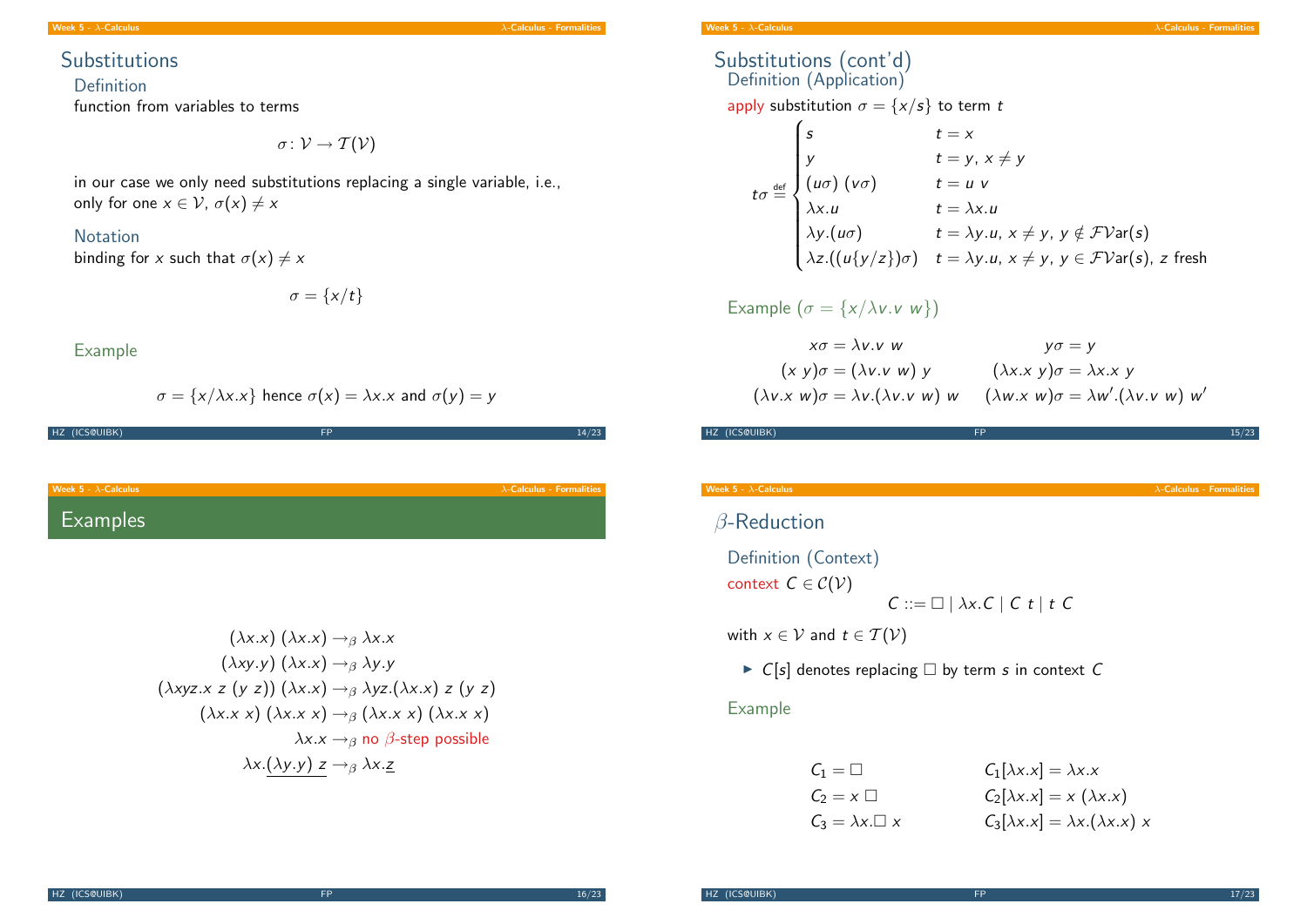Week 5 -  $\lambda$ -Calculus - Formalities  $\lambda$ -Calculus - Formalities  $\lambda$ -Calculus - Formalities  $\lambda$ -Calculus - Formalities  $\lambda$ 

β-Reduction (cont'd)

### Definition (β-step)

if exist context  $C$  and terms  $s$ ,  $u$ , and  $v$  such that

$$
s = C[(\lambda x.u) v]
$$

then

$$
s \quad \rightarrow_{\beta} \quad C[u\{x/v\}]
$$

- is a  $\beta$ -step with redex  $(\lambda x. u)$  v and contractum  $u\{x/v\}$ 
	- $\blacktriangleright$   $s\rightarrow_{\beta}^+ t$  denotes sequence  $s=t_1\rightarrow_{\beta} t_2\rightarrow_{\beta} \cdots \rightarrow_{\beta} t_n=t$  with  $n > 0$

HZ (ICS@UIBK) 8/23

►  $s \rightarrow^*_\beta t$  is sequence with  $n \geq 0$  (s  $\beta$ -reduces to t)

| Week $5 - \lambda$ -Calculus |  |  |
|------------------------------|--|--|
|                              |  |  |

## β-Reduction

#### Example

$$
\Omega = (\lambda x.x)(\lambda x.x)
$$
  
\n
$$
K_* = \lambda xy.y
$$
  
\n
$$
I_2 = \lambda xy.x y
$$

$$
K_* \Omega \to_{\beta} K_* \Omega \to_{\beta} \cdots
$$
  
\n
$$
K_* \Omega \to_{\beta} \lambda y.y
$$
  
\n
$$
I_2 I_2 = (\lambda xy.x y) (\lambda xy.x y) \to_{\beta} \lambda y.(\lambda xy.x y) y \equiv \lambda y.(\lambda xy'.x y') y
$$
  
\n
$$
\to_{\beta} \lambda y.(\lambda y'.y y') = \lambda yy'.y y' \equiv I_2
$$

| The $\lambda$ Interpreter lips                 |
|------------------------------------------------|
| Lambda Interpreter for Pure Students           |
| developed by Michael Brunner (bachelor thesis) |
|                                                |
|                                                |

### Conventions

- $\triangleright$  interpreter command ! pretty toggles use of conventions for printing
- $\triangleright$  nested abstractions use spaces to separate variable names, e.g.,

 $\lambda$ xy.x \x y.x  $\lambda x_1 \cdot y \quad \lambda x_1 \cdot y$ 

# Week 5 -  $\lambda$ -Calculus  $\lambda$ -Calculus - Formalities [Wha](#page-0-0)t Are the Results of Computations? Idea  $\triangleright$  only terms in  $\lambda$ -calculus  $\triangleright$  express functions and values through  $\lambda$ -terms Definition (Normal form)  $t \in T(V)$  is in normal form (NF) if no  $\beta$ -step possible Example

## $\lambda x.x$  NF  $(\lambda x.x)$  y not NF

HZ (ICS@UIBK) 20/23